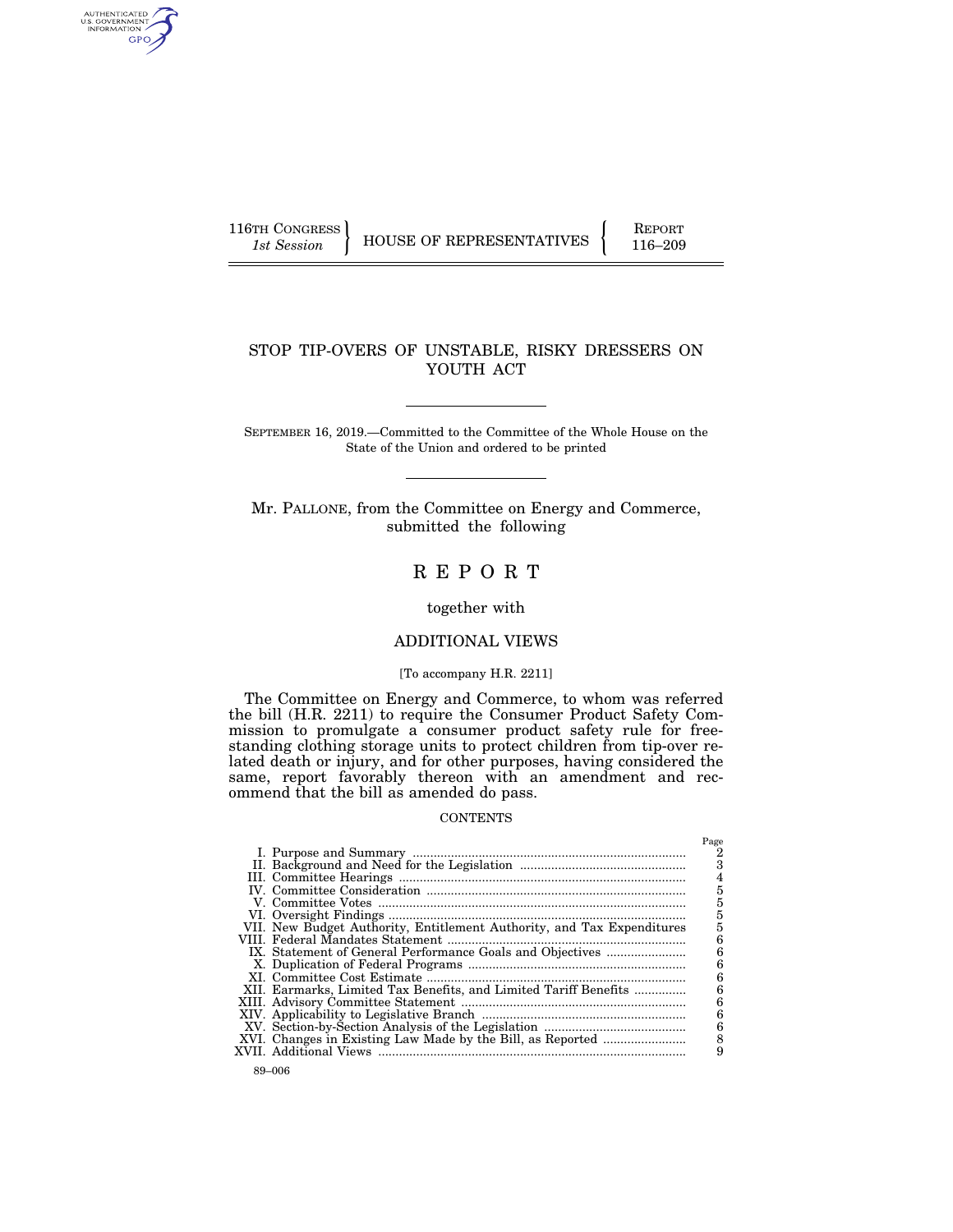The amendment is as follows:

Strike all after the enacting clause and insert the following:

#### **SECTION 1. SHORT TITLE.**

This Act may be cited as the ''Stop Tip-overs of Unstable, Risky Dressers on Youth Act'' or the ''STURDY Act''.

#### **SEC. 2. CONSUMER PRODUCT SAFETY STANDARD TO PROTECT AGAINST TIP-OVER OF CLOTH-ING STORAGE UNITS.**

(a) CLOTHING STORAGE UNIT DEFINED.—In this section, the term ''clothing storage unit'' means any free-standing furniture item manufactured in the United States or imported for use in the United States that is intended for the storage of clothing, typical of bedroom furniture.

(b) CONSUMER PRODUCT SAFETY STANDARD REQUIRED.—

(1) IN GENERAL.—Except as provided in subsection  $(c)(1)$ , not later than 1 year after the date of the enactment of this Act, the Consumer Product Safety Commission shall—

(A) in consultation with representatives of consumer groups, clothing storage unit manufacturers, craft or handmade furniture manufacturers, and independent child product engineers and experts, examine and assess the effectiveness of any voluntary consumer product safety standards for clothing storage units; and

(B) in accordance with section 553 of title 5, United States Code, promulgate a final consumer product safety standard for clothing storage units to protect children from tip-over-related death or injury that includes—

(i) tests that simulate the weight of children up to 60 pounds;

(ii) objective, repeatable, and measurable tests that simulate real world use and account for any impact on clothing storage unit stability that may result from placement on carpeted surfaces, drawers with items in them, multiple open drawers, or dynamic force;

(iii) testing of all clothing storage units, including those under 30 inches in height; and

(iv) warning requirements based on ASTM F2057-17, or its successor at the time of enactment, provided that the Consumer Product Safety Commission shall strengthen the requirements of ASTM F2057-17, or its successor, if reasonably necessary to protect children from tip-overrelated death or injury.

(2) TREATMENT OF STANDARD.—A consumer product safety standard promulgated under paragraph (1) shall be treated as a consumer product safety rule promulgated under section 9 of the Consumer Product Safety Act (15 U.S.C. 2058).

(c) SUBSEQUENT RULEMAKING.—

(1) IN GENERAL.—At any time subsequent to the publication of a consumer product safety standard under subsection  $(b)(1)$ , the Commission may initiate a rulemaking, in accordance with section 553 of title 5, United States Code to modify the requirements of the consumer product safety standard described in subsection (b)(1) if reasonably necessary to protect children from tip-over-related death or injury.

(2) REVISION OF RULE.—If, after the date of the enactment of this Act, the Centers for Disease Control and Prevention revises its Clinical Growth Charts, the consumer product safety standard described in subsection  $(b)(1)$  shall, on the date that is 180 days after such revision, be revised to include tests that simulate the weight of children up to the 95th percentile weight of children 72 months in age, as depicted in the revised Centers for Disease Control and Prevention Clinical Growth Charts, unless the Commission determines the modification is not reasonably necessary to protect children from tip-over-related death or injury.

(3) TREATMENT OF RULES.—Any rule promulgated under paragraph (1) or re-vision made pursuant to paragraph (2) shall be treated as a consumer product safety rule promulgated under section 9 of the Consumer Product Safety Act (15 U.S.C. 2058).

## I. PURPOSE AND SUMMARY

H.R. 2211, the "Stop Tip-overs of Unstable, Risky Dressers on Youth Act" or the "STURDY Act", was introduced on April 10, 2019, by Reps. Schakowsky (D–IL), McNerney (D–CA), Soto (D– FL), and Rush (D–IL) and referred to the Committee on Energy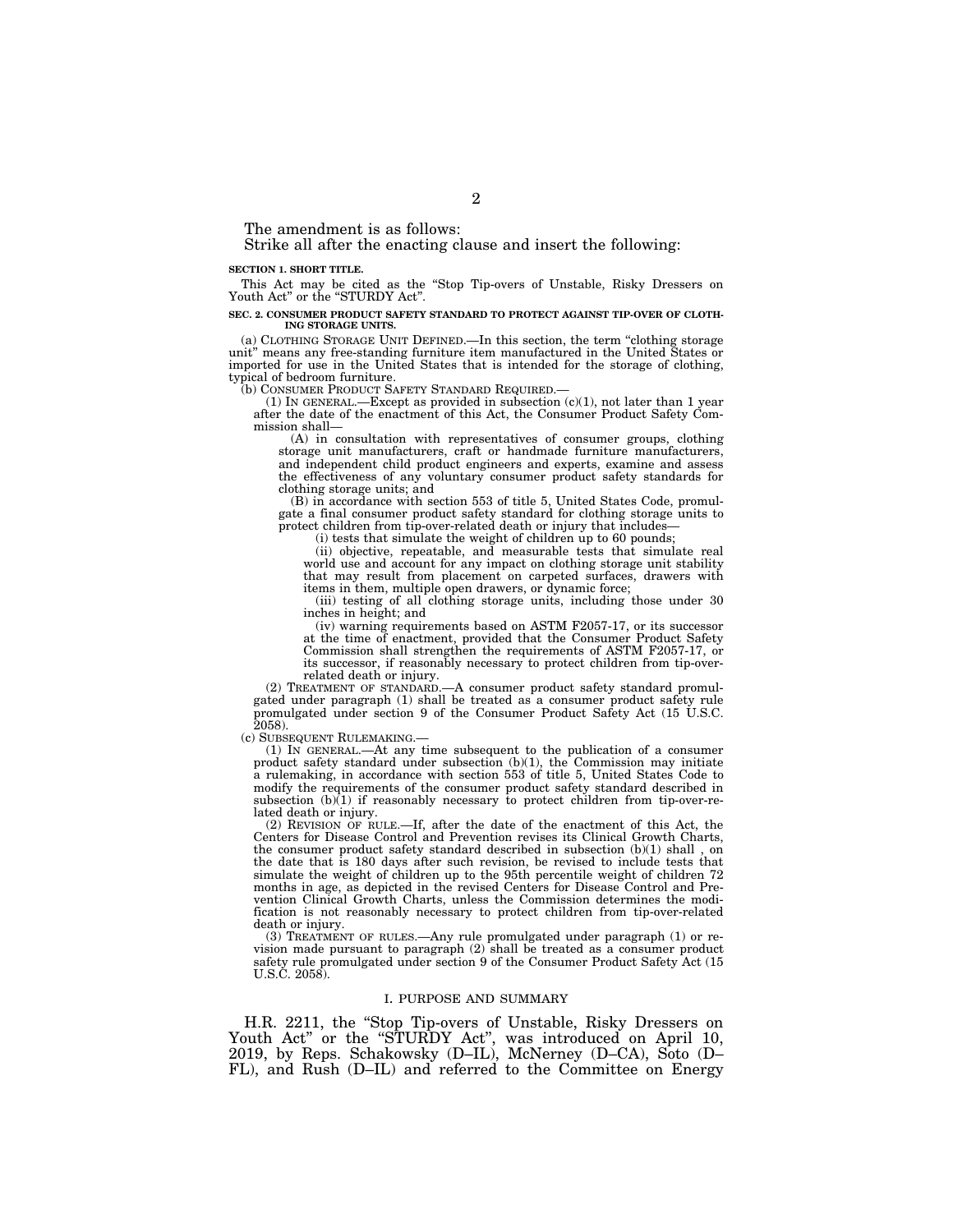and Commerce. H.R. 2211 would protect children from tip-over-related death or injury by requiring the Consumer Product Safety Commission (CPSC) to promulgate a mandatory consumer product safety standard for clothing storage units.

### II. BACKGROUND AND NEED FOR LEGISLATION

According to the CPSC, tip-overs are one of the top five hidden hazards in the home.<sup>1</sup> One child dies every two weeks as a result of falling furniture, televisions, or appliances.2 In the most recent CPSC staff report on furniture tip-overs, the agency reported a total of 206 tip-over-related fatalities involving clothing storage units from 2000 to 2017, making tip-overs of clothing storage units, such as dressers, a particularly dangerous risk.3 Most of the victims were children under 6 years of age.

Children are particularly vulnerable to the risk of injury and death associated with furniture tip-overs because they lack the cognitive awareness of the hazard, the ability to react quickly enough to avoid falling furniture, and the strength to move heavy furniture if trapped underneath.4 Notably, analysis by the CPSC has also shown that it is expected for children under 6 years of age to interact with furniture, such as clothing storage units, by climbing, sitting, hiding, or standing in a lower drawer to reach for items on the top of the unit.5 Accordingly, a strong furniture stability standard is necessary to keep children safe.

In early 2015, the CPSC launched the "Anchor It!" Campaign a national public education campaign to prevent furniture and television tip-overs from killing and seriously injuring children by encouraging caregivers to anchor furniture.6 Despite the CPSC's efforts, Commissioner Kaye suggests there is ''zero way of knowing'' whether such efforts have led to a reduction in risks associated with tip-overs.<sup>7</sup> Furthermore, a nationally representative survey of U.S. adults conducted by Consumer Reports in 2018 revealed that only about a quarter of Americans have anchored furniture in their homes.<sup>8</sup> The survey found there are many reasons why Americans do not anchor furniture: 54 percent without children under 6 in the home did not think it was necessary; 47 percent with children under 6 in the home said the children were not left alone; 41 percent thought the furniture was stable enough; 25 percent did not want to put holes in their walls; 16 percent did not want to put

<sup>1</sup> Consumer Product Safety Commission, *Top 5 Hidden Hazards in the Home* (Apr. 25, 2014) (www.cpsc.gov/safety-education/safety-guides/toys-home-furniture-furnishings-and-decorations/ top-5-hidden-home). 2 Consumer Product Safety Commission, *A Game Plan to Prevent TV/Furniture Tip-Over* 

Deaths and Injuries (Jan. 28, 2015) (onsafety.cpsc.gov/blog/2015/01/28/a-game-plan-to-prevent-<br>tvfurniture-tip-over-deaths-and-injuries/).<br><sup>3</sup> Consumer Product Safety Commission, *Product Instability or Tip-Over Injuries a* 

*Associated with Televisions, Furniture, and Appliances: 2018 Report* (Oct. 2018) (www.cpsc.gov/s3fs-public/Product%20Instability%20or%20Tip%20Over%20Report%20Oct%20

<sup>2018</sup>lSTAMPED.pdf) 4 Consumer Product Safety Commission, *Clothing Storage Unit Tip Overs; Request for Com-ments and Information*, 82 Fed. Reg. 56752 (Nov. 30, 2017) (Advance notice of proposed rulemaking).<br> $5 \overline{Id}$ .

<sup>6</sup> Consumer Reports, *Furniture Anchors Not an Easy Fix, as Child Tip-Over Deaths Persist*  (Nov. 5, 2018) (www.consumerreports.org/furniture/furniture-anchors-not-an-easy-fix-as-childtip-over-deaths-persist/). 7 *Id.* <sup>8</sup> *Id.*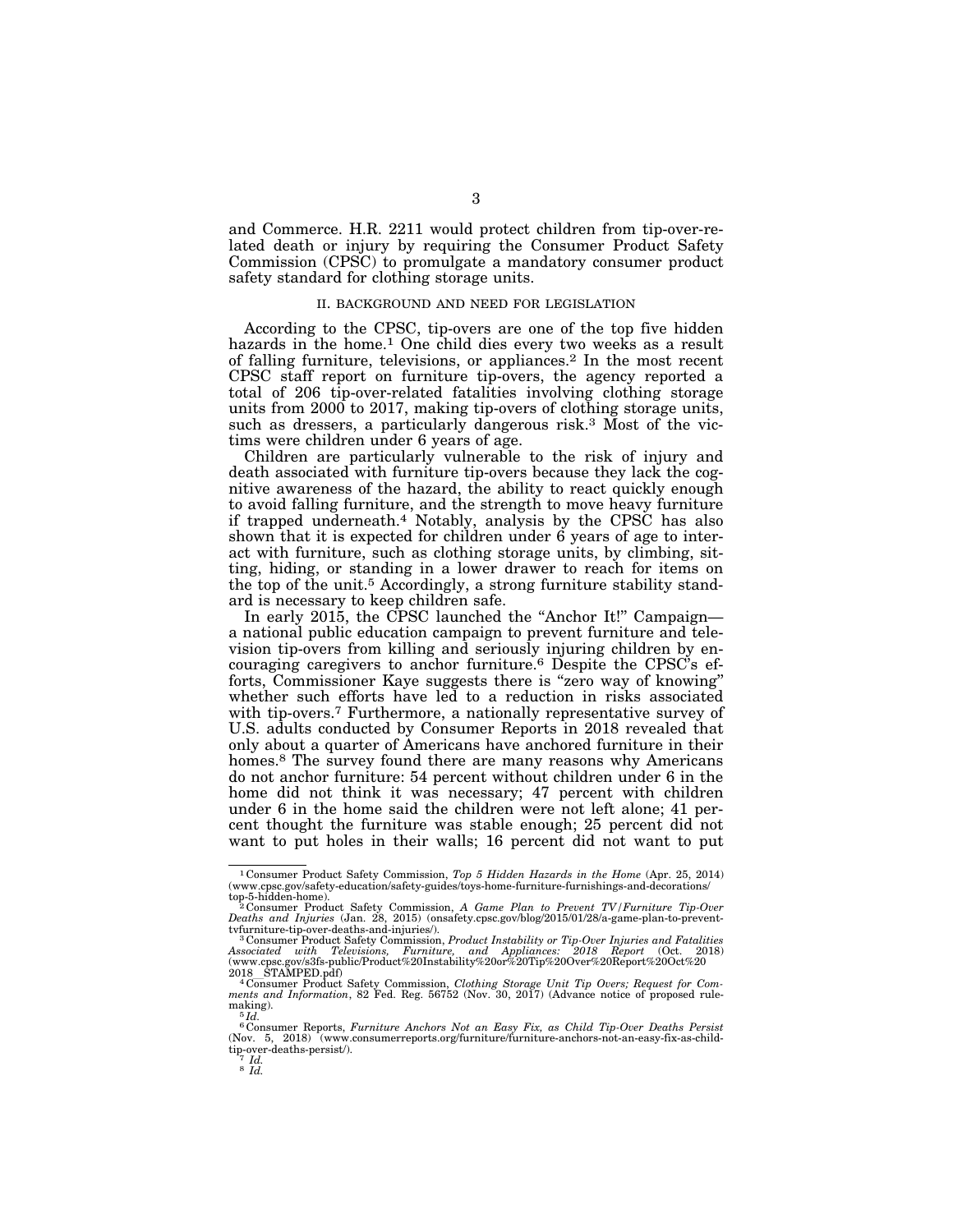holes in their furniture; 7 percent are not sure what hardware to buy; and 7 percent have never heard of anchoring furniture.<sup>9</sup>

CPSC staff has determined that the current ASTM standard that applies to clothing storage units does not adequately reduce the risk of furniture tip-overs.10 In February 2019, CPSC Acting Chairman Ann Marie Buerkle sent a letter to the relevant ASTM Subcommittee requesting two actions to improve the current standard.11 Acting Chairman Buerkle requested an increase in test weights from 50 to 60 pounds and an expansion of the scope of the standard to include clothing storage units that are between 27 and 30 inches in height.12 H.R. 2211 reflects both requests made by Acting Chairman Buerkle.

H.R. 2211 is needed to protect children from the unreasonable risk of death or injury from furniture tip-over incidents. This legislation would require the CPSC to promulgate a consumer product safety rule for clothing storage units that protects children from tip-over-related death or injury.

#### III. COMMITTEE HEARINGS

For the purposes of section 103(i) of H. Res. 6 of the 116th Congress, the following hearings were used to develop or consider H.R. 2211:

The Subcommittee on Consumer Protection and Commerce held an oversight hearing on June 9, 2019. The hearing was entitled, ''Protecting Americans from Dangerous Products: Is the Consumer Product Safety Commission Fulfilling Its Mission?''. The Subcommittee received testimony from members of the CPSC and others from consumer organizations:

• The Honorable Ann Marie Buerkle, Acting Chairman, Consumer Product Safety Commission;

• The Honorable Elliot F. Kaye, Commissioner, Consumer Product Safety Commission;

• The Honorable Robert S. Adler, Commissioner, Consumer Product Safety Commission;

• The Honorable Dana Baiocco, Commissioner, Consumer Product Safety Commission;

• The Honorable Peter A. Feldman, Commissioner, Consumer Product Safety Commission;

• Rachel Weintraub, Legislative Director and General Counsel, Consumer Federation of America;

• Nancy Cowles, Executive Director, Kids in Danger; and

• Remington A. Gregg, Counsel for Civil Justice and Consumer Rights, Public Citizen.

The Subcommittee on Consumer Protection and Commerce held a legislative hearing on June 13, 2019, on H.R. 2211, the ''STURDY Act'' and six other bills. The hearing was entitled, ''Keeping Kids and Consumers Safe from Dangerous Products.'' The Subcommittee received testimony from:

<sup>9</sup> *Id.*<br><sup>10</sup> *See* note 4.<br><sup>11</sup> Letter from Ann Marie Buerkle, Acting Chairman, U.S. Consumer Product Safety Commission, to Richard Rosati, ASTM Subcommittee Chair for F15.42, Furniture Safety, ASTM Inter-national (Feb. 27, 2019). 12 *Id.*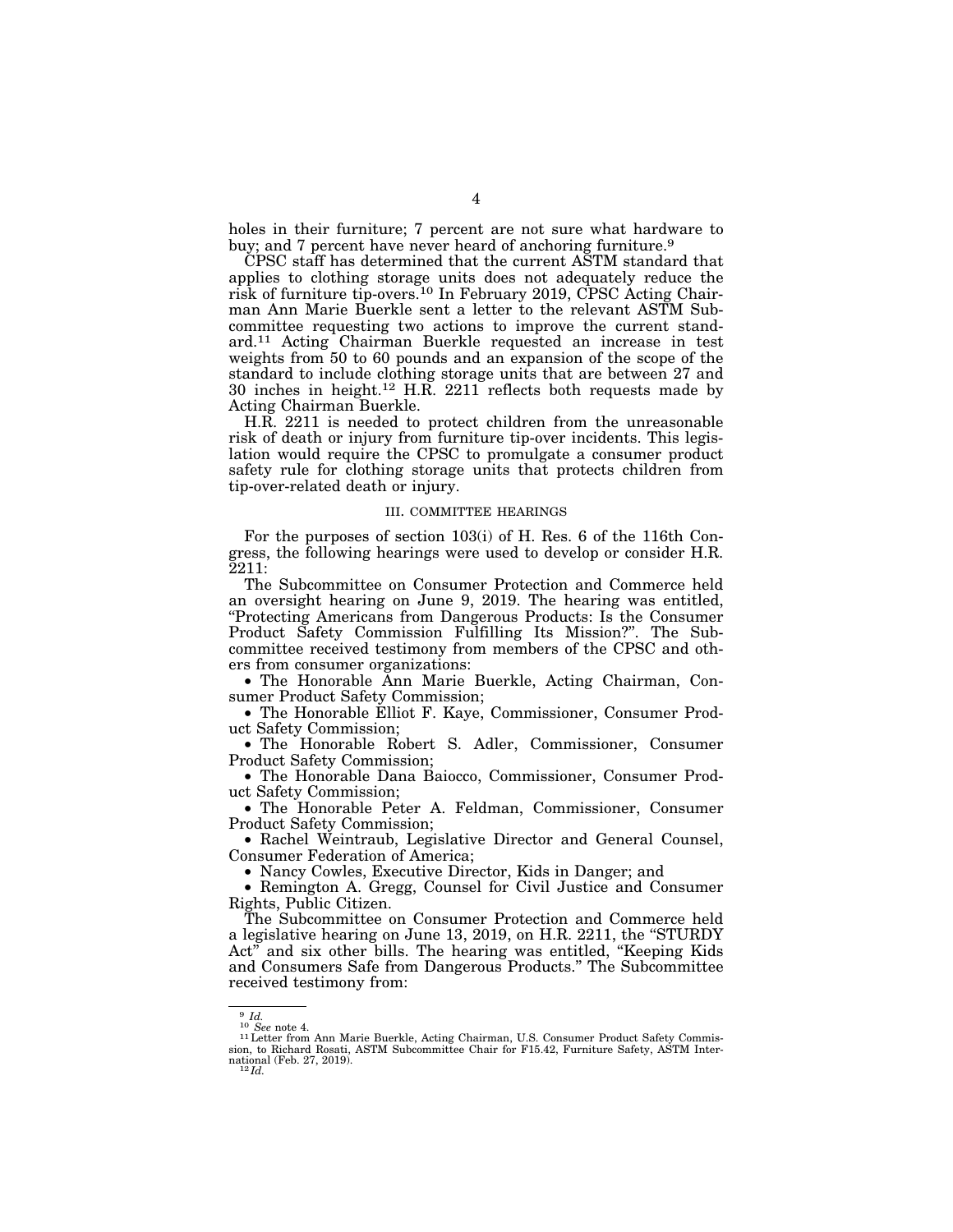• Will Wallace, Manager, Home & Products Policy, Consumer Reports;

• Crystal Ellis, Founding Member, Parents Against Tip-Overs;

• Chris Parsons, President, Minnesota Professional Fire Fighters; and

• Charles A. Samuels, Member, Mintz.

### IV. COMMITTEE CONSIDERATION

H.R. 2211, the "Stop Tip-overs of Unstable, Risky Dressers on Youth Act" or the "STURDY Act", was introduced in the House on April 10, 2019, by Reps. Schakowsky (D–IL), McNerney (D–CA), Soto (D–FL), and Rush (D–IL), and referred to the Committee on Energy and Commerce. Subsequently, the bill was referred to the Subcommittee on Consumer Protection and Commerce on April 11, 2019. Following hearings, the Subcommittee met in open markup session, pursuant to notice, on July 10, 2019, for consideration of H.R. 2211. An amendment in the nature of a substitute offered by Ms. Schakowsky was agreed to by a voice vote. Subsequently, the Subcommittee on Consumer Protection and Commerce agreed to a motion by Ms. Schakowsky, Chairwoman of the Subcommittee, to forward favorably H.R. 2211, amended, to the full Committee on Energy and Commerce by a voice vote.

On July 17, 2019, the full Committee met in open markup session, pursuant to notice, to consider H.R. 2211, as amended by the subcommittee. During markup of the bill, an amendment offered by Mrs. Rodgers (R–WA) was agreed to by a voice vote. At the conclusion of consideration of the bill, the full Committee on Energy and Commerce agreed to a motion by Mr. Pallone, Chairman of the Committee, to order the bill H.R. 2211 reported favorably to the House, amended, by a voice vote, a quorum being present.

#### V. COMMITTEE VOTES

Clause 3(b) of rule XIII requires the Committee to list the recorded votes on the motion to report legislation and amendments thereto. There were no recorded votes taken in connection with consideration of H.R. 2211 or reporting the bill thereto.

#### VI. OVERSIGHT FINDINGS

Pursuant to clause  $3(c)(1)$  of rule XIII and clause  $2(b)(1)$  of rule X of the Rules of the House of Representatives, the oversight findings and recommendations of the Committee are reflected in the descriptive portion of the report.

## VII. NEW BUDGET AUTHORITY, ENTITLEMENT AUTHORITY, AND TAX EXPENDITURES

Pursuant to 3(c)(2) of rule XIII of the Rules of the House of Representatives, the Committee adopts as its own the estimate of new budget authority, entitlement authority, or tax expenditures or revenues contained in the cost estimate prepared by the Director of the Congressional Budget Office pursuant to section 402 of the Congressional Budget Act of 1974.

The Committee has requested but not received from the Director of the Congressional Budget Office a statement as to whether this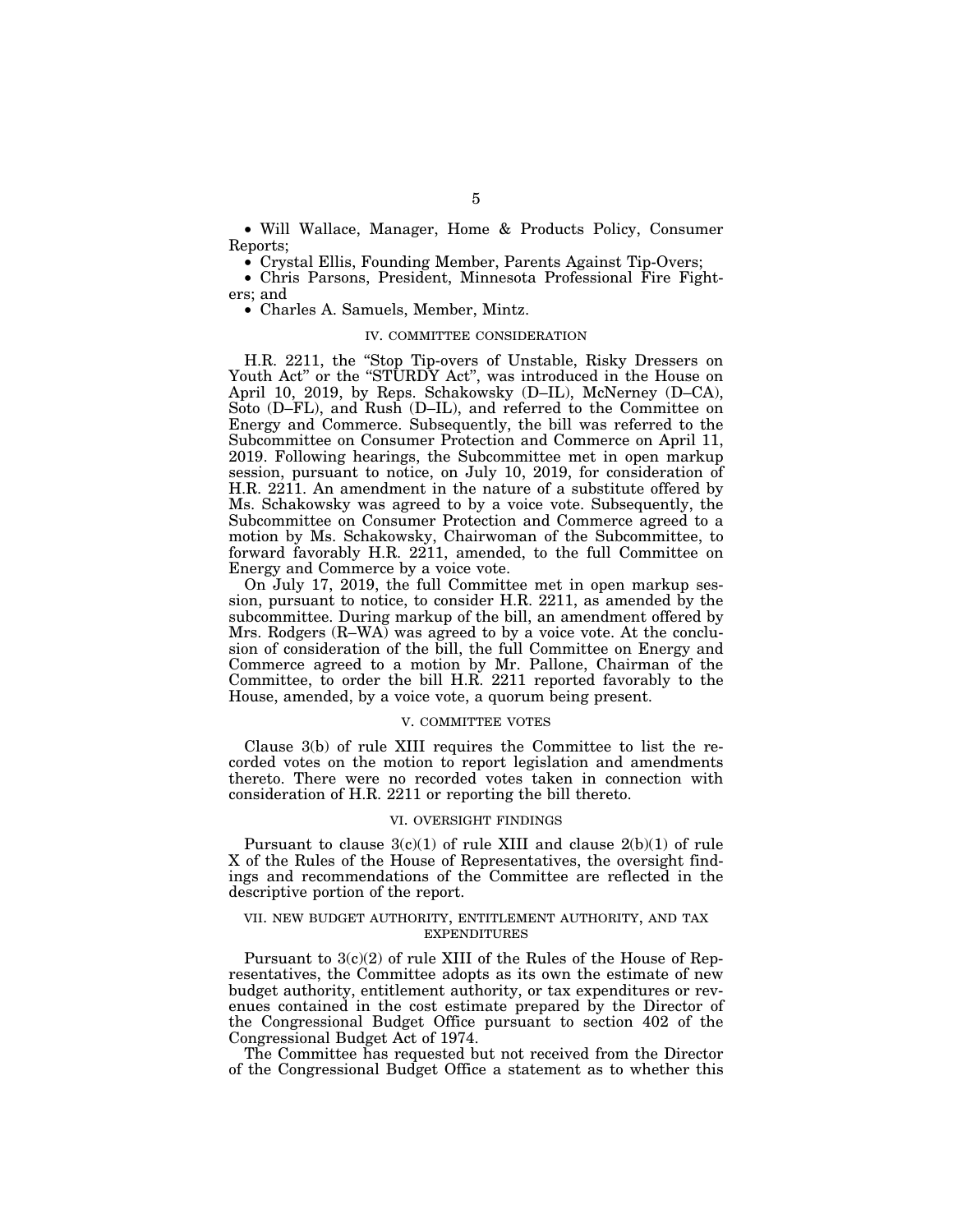bill contains any new budget authority, credit authority, or an increase or decrease in revenues or tax expenditures.

## VIII. FEDERAL MANDATES STATEMENT

The Committee adopts as its own the estimate of Federal mandates prepared by the Director of the Congressional Budget Office pursuant to section 423 of the Unfunded Mandates Reform Act.

## IX. STATEMENT OF GENERAL PERFORMANCE GOALS AND OBJECTIVES

Pursuant to clause  $3(c)(4)$  of rule XIII, the general performance goal or objective of this legislation is to require CPSC to promulgate a mandatory consumer product safety standard for clothing storage units that protects children from tip-over-related death or injury.

## X. DUPLICATION OF FEDERAL PROGRAMS

Pursuant to clause 3(c)(5) of rule XIII, no provision of H.R. 2211 is known to be duplicative of another Federal program, including any program that was included in a report to Congress pursuant to section 21 of Public Law 111–139 or the most recent Catalog of Federal Domestic Assistance.

## XI. COMMITTEE COST ESTIMATE

Pursuant to clause  $3(d)(1)$  of rule XIII, the Committee adopts as its own the cost estimate prepared by the Director of the Congressional Budget Office pursuant to section 402 of the Congressional Budget Act of 1974.

# XII. EARMARKS, LIMITED TAX BENEFITS, AND LIMITED TARIFF **BENEFITS**

Pursuant to clause 9(e), 9(f), and 9(g) of rule XXI, the Committee finds that H.R. 2211 contains no earmarks, limited tax benefits, or limited tariff benefits.

# XIII. ADVISORY COMMITTEE STATEMENT

No advisory committees within the meaning of section 5(b) of the Federal Advisory Committee Act were created by this legislation.

### XIV. APPLICABILITY TO LEGISLATIVE BRANCH

The Committee finds that the legislation does not relate to the terms and conditions of employment or access to public services or accommodations within the meaning of section 102(b)(3) of the Congressional Accountability Act.

## XV. SECTION-BY-SECTION ANALYSIS OF THE LEGISLATION

## *Section 1. Short title*

Section 1 designates that the short title may be cited as the "Stop Tip-overs of Unstable, Risky Dressers on Youth Act" or the ''STURDY Act''.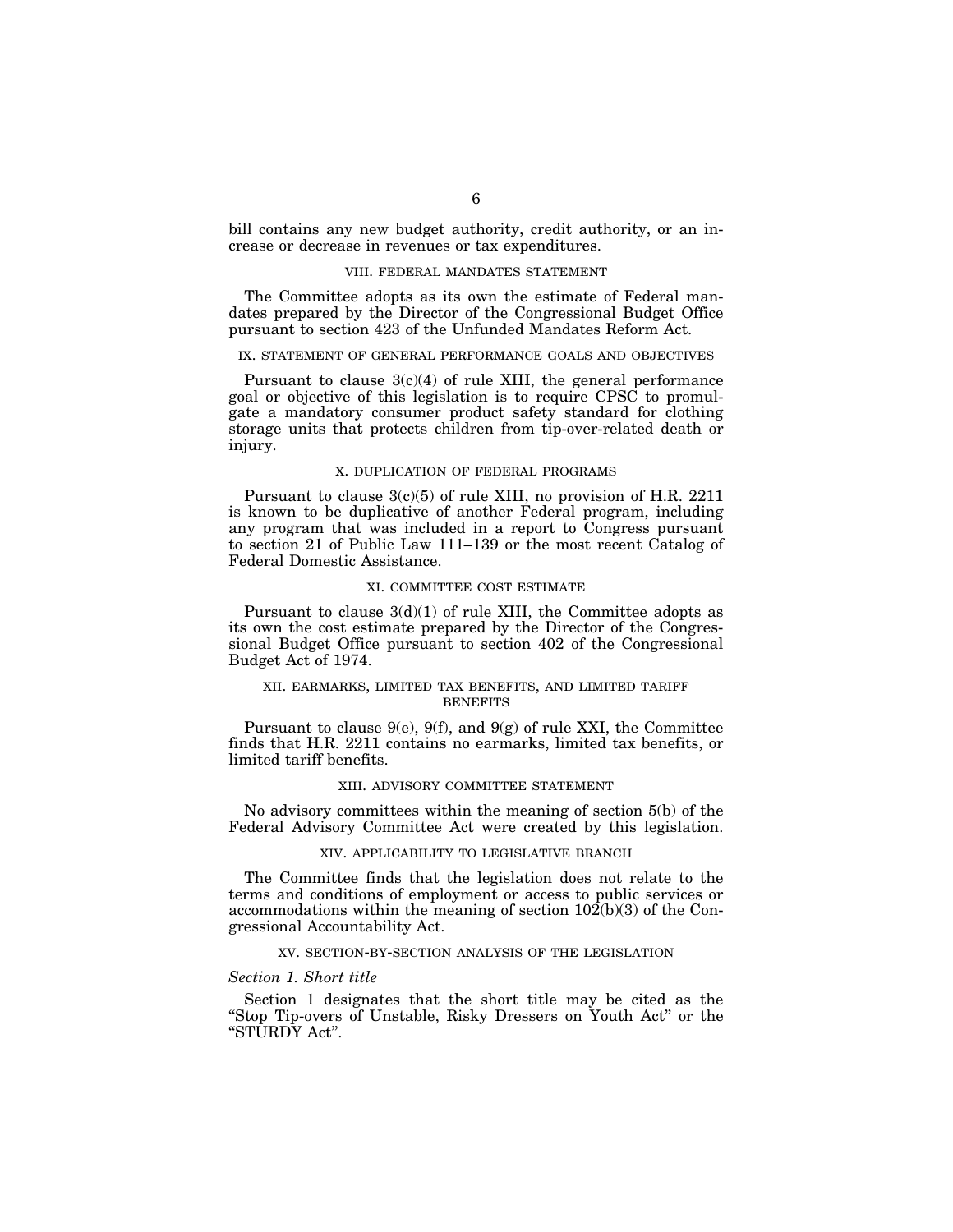## *Sec. 2. Consumer product safety standard to protect against tip-over of clothing storage units*

Subsection (a) of this section defines the term "clothing storage unit'' as any free-standing furniture item manufactured in the United States or imported for use in the United States that is intended for the storage of clothing, typical of bedroom furniture. This term is intended to include products that may be anchored to the wall using a tip-over restraint device, such as an anchoring kit. It is not intended to include products that are permanently attached or built into a structure and that would be destroyed and rendered unusable if they were detached or separated from the structure.

Subsection (b) of this section specifies that not later than one year after the date of enactment of this Act, the CPSC shall examine and asses the effectiveness of any voluntary consumer product safety standards for clothing storage units—in consultation with representatives of consumer groups, clothing storage unit manufacturers, craft or handmade furniture manufacturers, and independent child product engineers and experts. Not later than one year after the date of enactment of this Act, the CPSC shall also promulgate, in accordance with the Administrative Procedure Act, a final consumer product safety standard for clothing storage units to protect children from tip-over-related death or injury. The rulemaking procedures required in Sections 7 and 9 of the Consumer Product Safety Act would not apply. This subsection specifies that the safety standard must include tests that simulate the weight of children up to 60 pounds, which is the current 95th percentile weight of children just under six years old according to the Centers for Disease Control and Prevention (CDC) Clinical Growth Chart.<sup>13</sup> This subsection further specifies that the standard must include: objective, repeatable, and measurable tests that simulate real world use and account for any impact on clothing storage unit stability that may result from placement on carpeted surfaces, drawers with items in them, multiple open drawers, or dynamic force; testing of all clothing storage units, including those under 30 inches in height; and warning requirements based on ASTM F2057–17, or its successor at the time of enactment, provided that the CPSC shall strengthen the requirements of ASTM F2057–17, or its successor, if necessary to protect children from tip-over-related death or injury. The tests required to meet the safety standard should be conducted without the use of tip-over restraint devices, such as anchoring kits. Finally, this subsection specifies that the consumer product safety standard promulgated should be treated as a consumer product safety rule promulgated under section 9 of the Consumer Product Safety Act. Accordingly, it shall be unlawful for any person to sell, offer for sale, manufacture for sale, distribute in commerce, or import into the United States clothing storage units that are not in conformity with the promulgated standard. Any violations shall be subject to civil or criminal penalties.

Subsection (c) of this section specifies that the CPSC may initiate a rulemaking, in accordance with the Administrative Procedure Act, to modify the requirements of the promulgated consumer product safety standard if reasonably necessary to protect children from

<sup>13</sup>*See* note 4.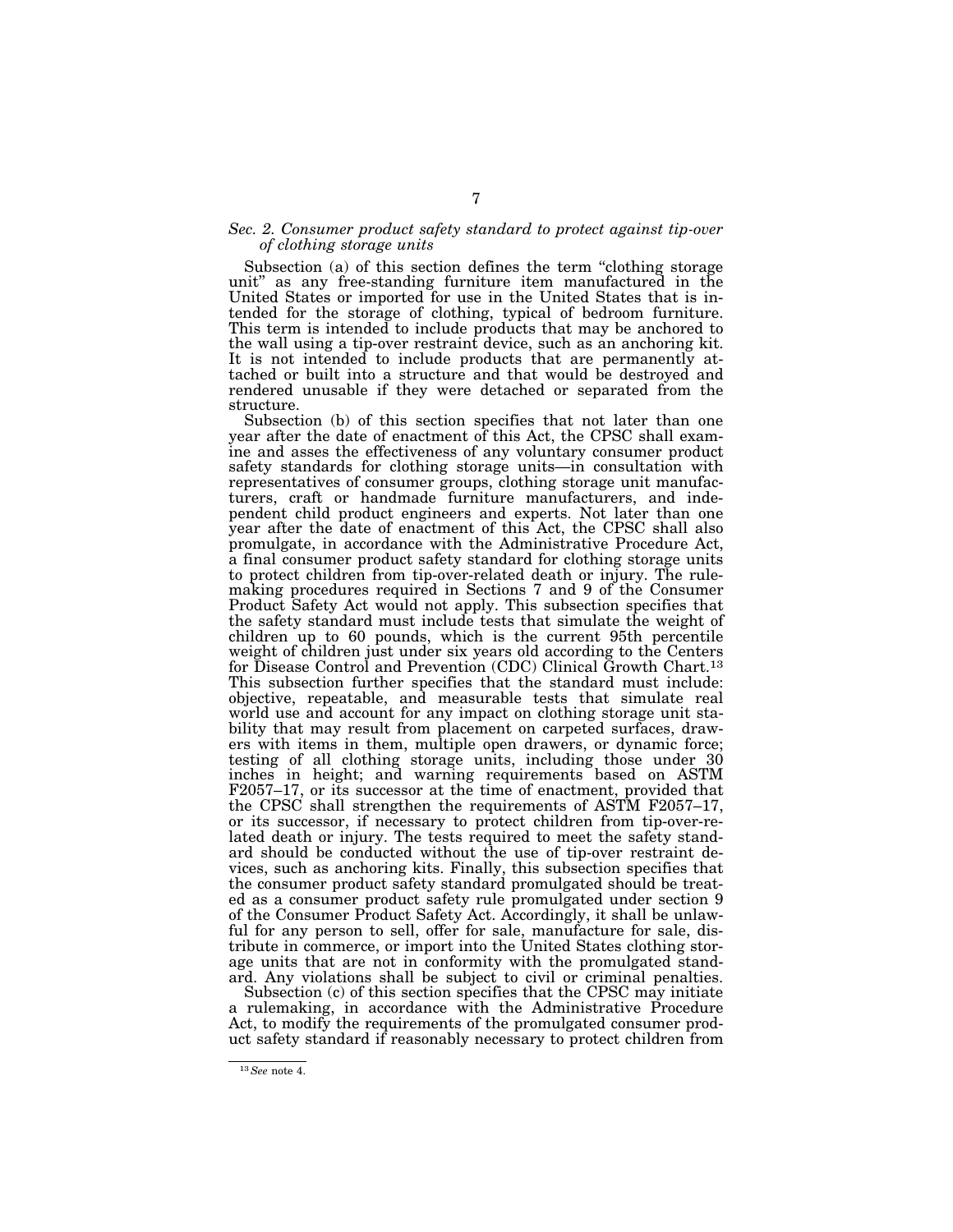tip-over-related death or injury. The Committee does not intend any rulemaking procedures required in Sections 7 and 9 of the Consumer Product Safety Act to apply. If, after the date of the enactment of this Act, CDC revises its Clinical Growth Charts, the consumer product safety standard shall, 180 days after the revision of Clinical Growth Charts, be revised to include tests that simulate the weight of children up to the new 95th percentile weight of children 72 months in age, unless the CPSC determines the modification is not reasonably necessary to protect children from tip-overrelated death or injury. This subsection further specifies that any revision to the clothing storage unit standard will be treated as a consumer product safety rule promulgated under section 9 of the Consumer Product Safety Act. Accordingly, it shall be unlawful for any person to sell, offer for sale, manufacture for sale, distribute in commerce, or import into the United States clothing storage units that are not in conformity with the promulgated standard. Any violations shall be subject to civil or criminal penalties.

XVI. CHANGES IN EXISTING LAW MADE BY THE BILL, AS REPORTED

There are no changes to existing law made by the bill H.R. 2211.